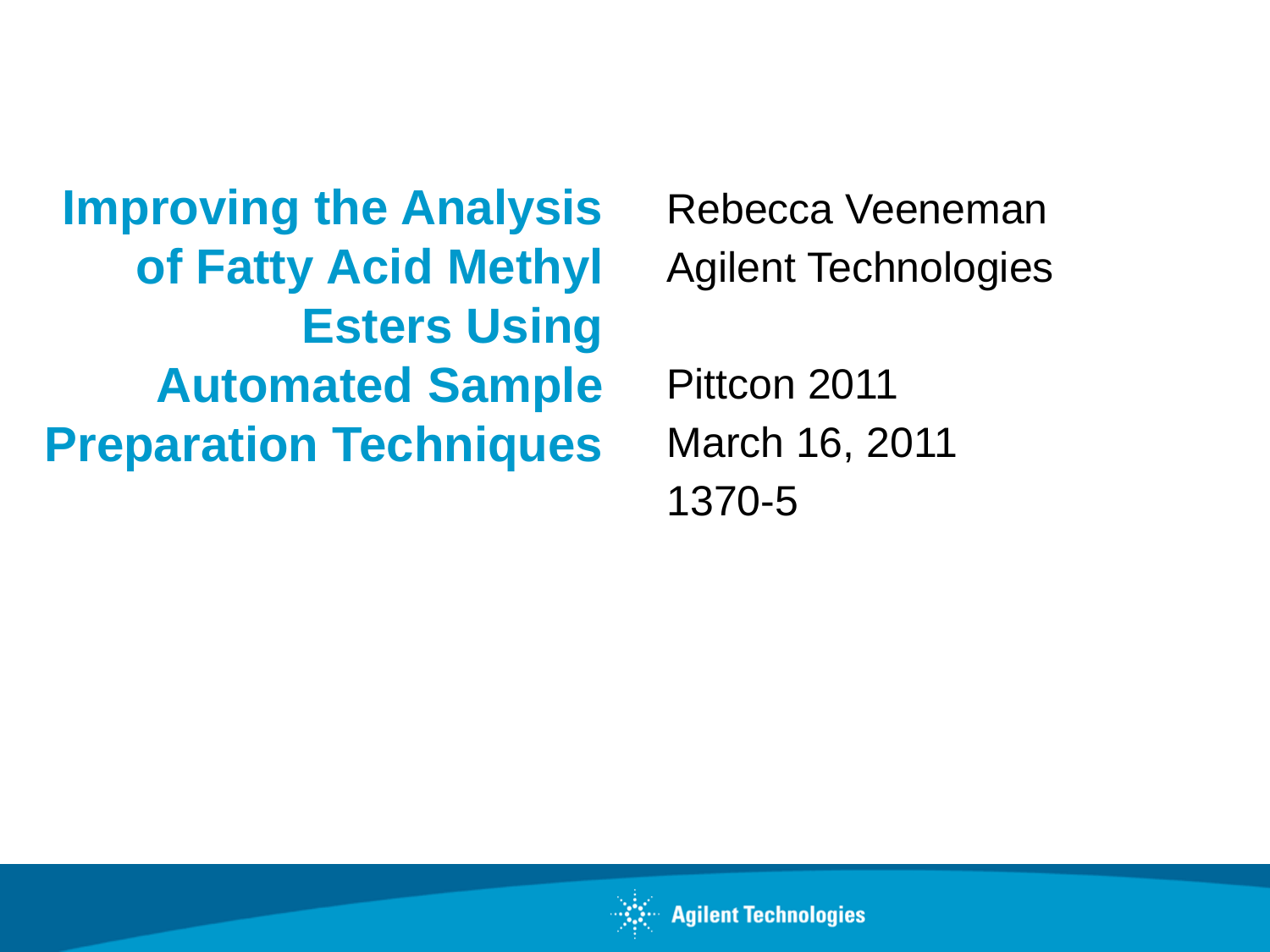## **Outline**

- **Introduction** 
	- Fatty acids and the challenges associated with their analysis
	- Methods of derivatization
	- Automated solutions
		- 7696A Sample Prep WorkBench
- Development of an automated method for WorkBench
	- Calibration curves
	- Method validation
	- Oil sample analysis
- Conclusions

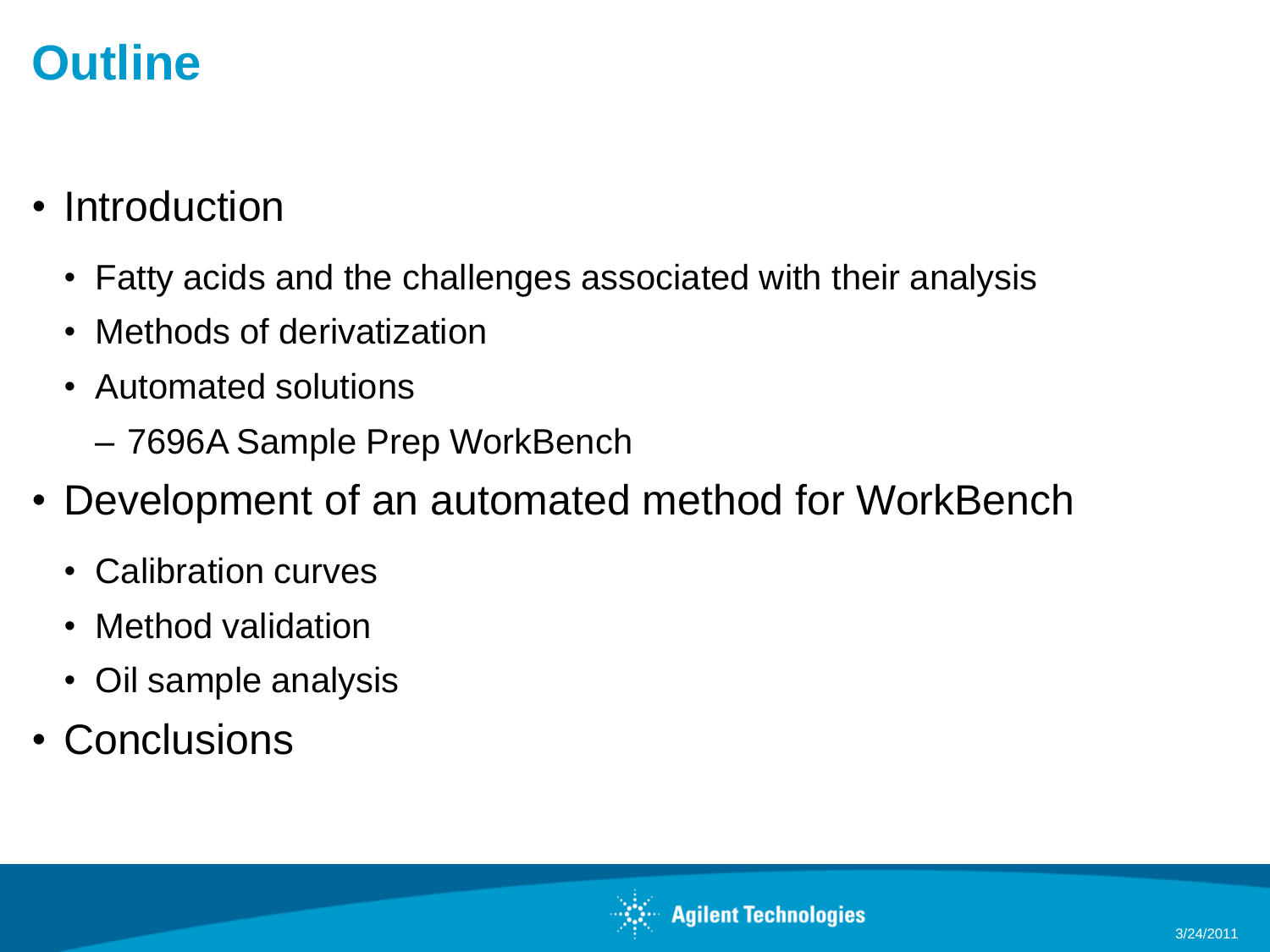## **Analysis of Fatty Acids Is Common In Multiple Industries**

- Fatty acids are found in many matrices
	- Food industry
		- Total lipid analysis (triglycerides, phospholipids, sterols): milk, eggs, meat, oils, seeds
		- Edible fat analysis (mainly fatty acids): oils
	- Biomedical applications
		- Fatty acid profiles as a diagnostic tool: blood, tissue
	- Chemical industry
		- Fatty acids found in cosmetics, surfactants, other household products

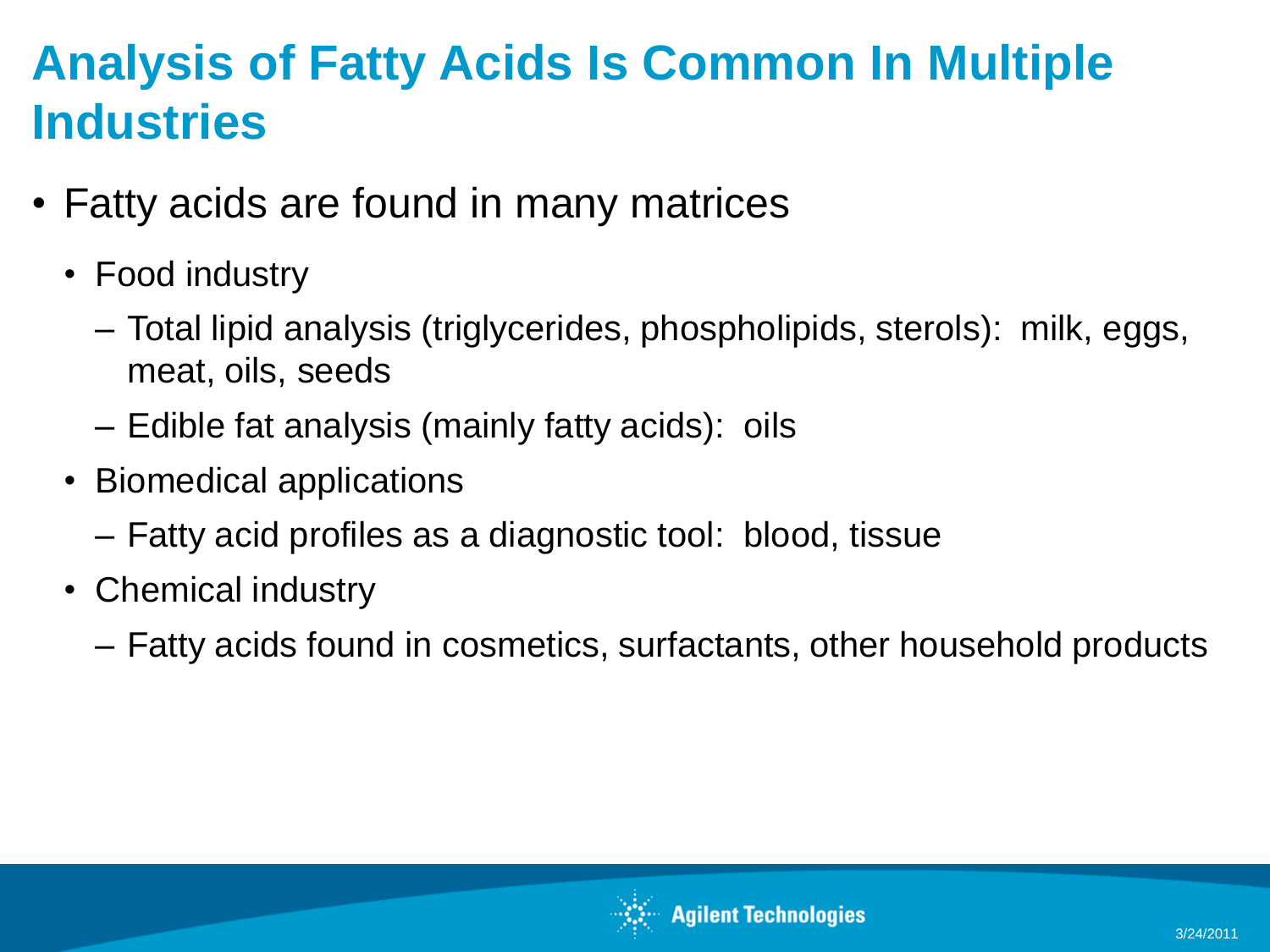## **Fatty Acid Analysis Can Be Challenging**

- Gas chromatography has been the predominant method of analysis
	- Underivatized fatty acids can be analyzed with polar columns but often have poor peak shape and long retention times
- Fatty acids are often derivatized to improve the peak shape and separation
	- More reproducible data



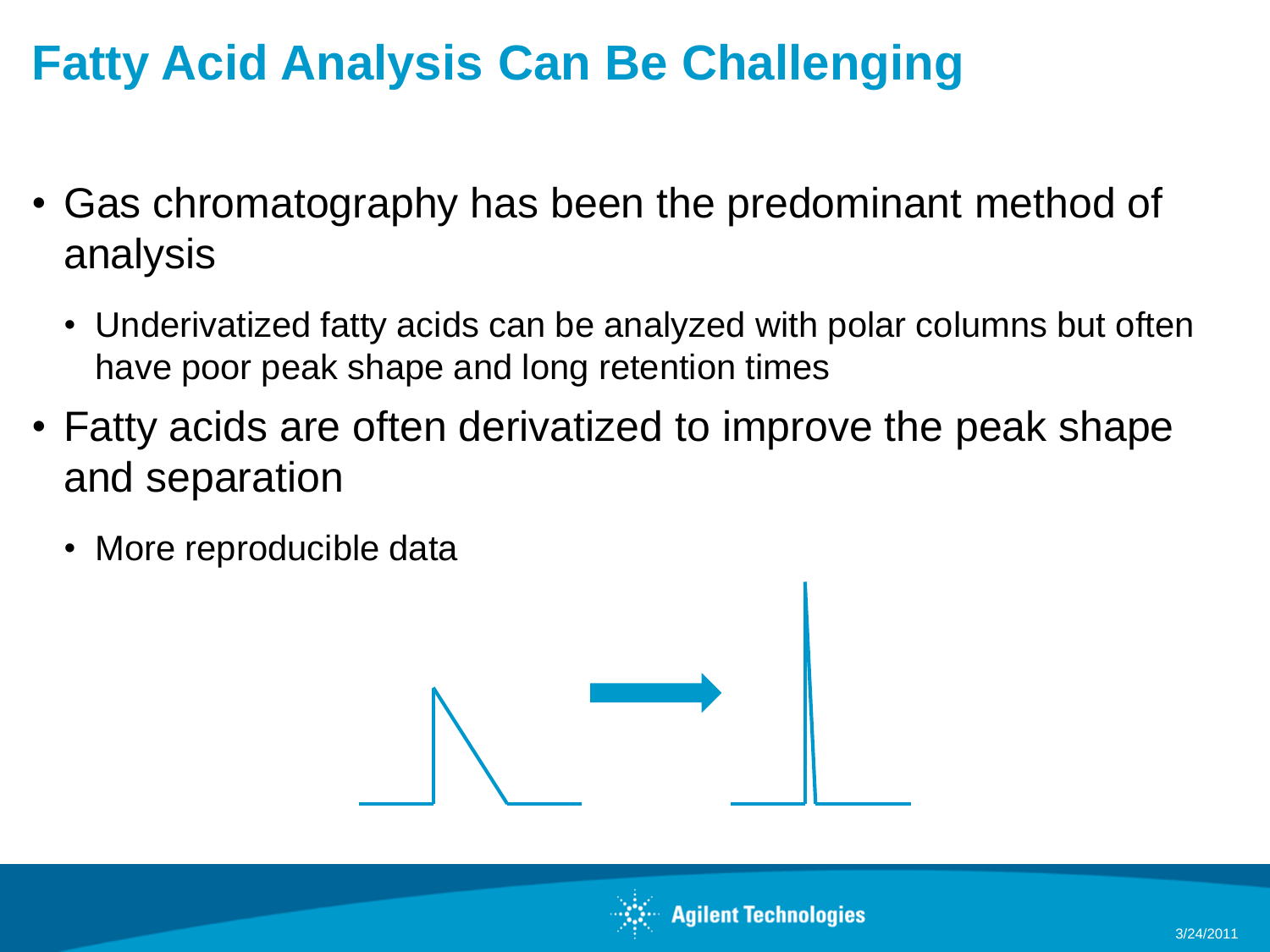## **There Are Various Methods of Derivatization**

- Acid catalyzed reactions forming methyl esters
	- Reagents include BF $_3$ , HCl, or  $\rm H_2SO_4$ 
		- $-$  HCl and H<sub>2</sub>SO<sub>4</sub> often need long reaction times and high reaction temperatures
		- $-$  BF<sub>3</sub> can methylate fatty acids within 2 minutes
		- Works on free fatty acids, phosphoglycerides, and triglycerides
- Base catalyzed reactions forming methyl esters
	- Reagents include NaOH or KOH in methanol
		- Very fast
		- Does not work on free fatty acids
- Methyl esters produced with diazomethane
	- Toxic and explosive; can produce byproducts
- Silylation reactions to form trimethylsilyl esters
	- Sensitive to water

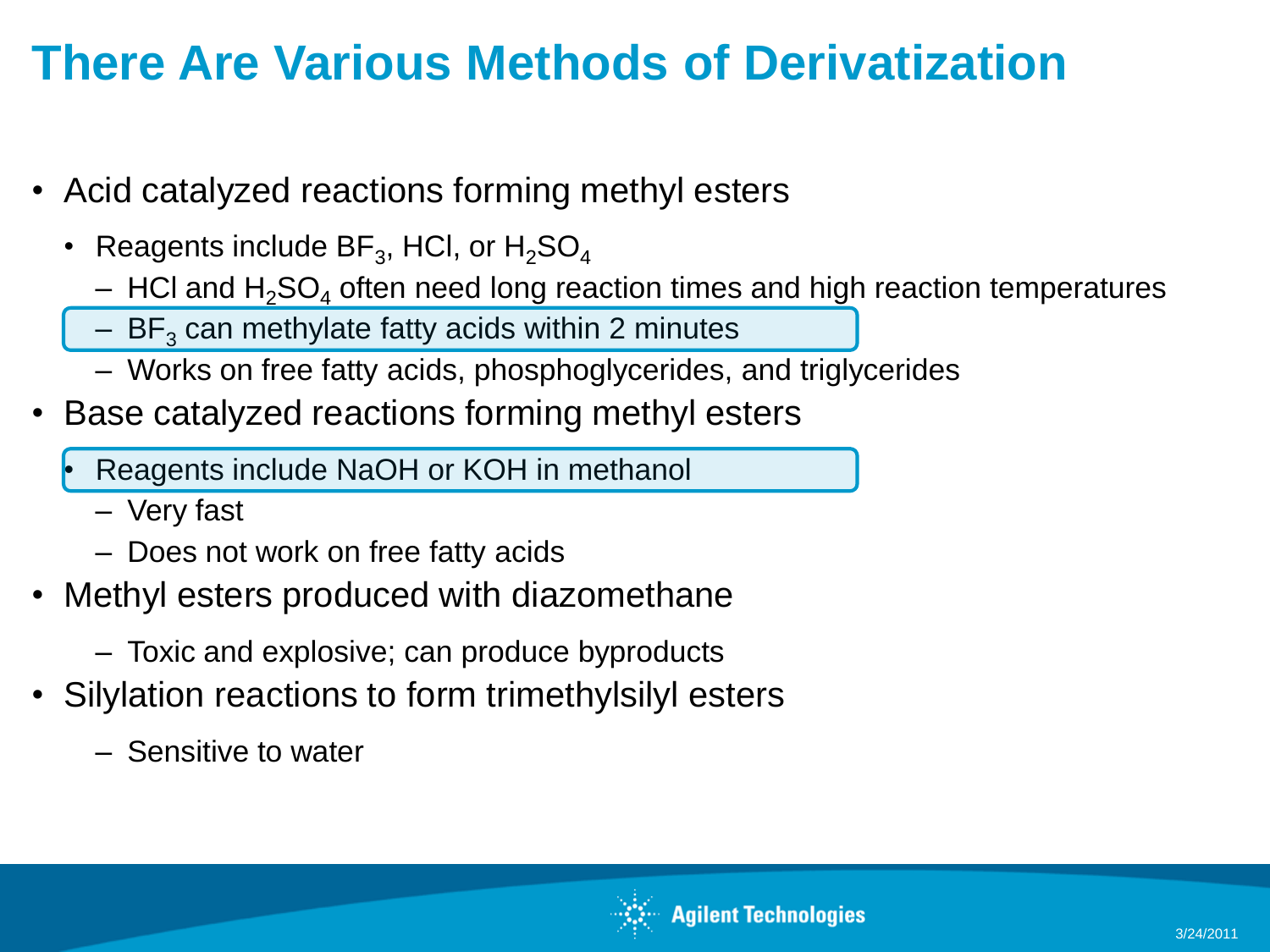#### **Preparation of Fatty Acid Methyl Esters with an Acid Catalyzed Reaction**

- Step 1: 100 mg sample in 20 mL test tube
- Step 2: Add 2 mL 2N NaOH in methanol
- Step 3: Heat 80°C for 1 hour
- Step 4: Add 2 mL 25%  $BF_3$  in methanol
- Step 5: Heat 80°C for 1 hour
- Step 6: Add 5 mL 1M NaCl in  $H_2O$
- Step 7: Add 5 mL Hexane
- Step 8: Shake
- Transfer supernatant to autosampler vial

F. David, P. Sandra, P. Wylie, "Improving the Analysis of Fatty Acid Methyl Esters Using Retention Time Locked Method and Retention Time Databases," Application Note 5990-4822EN, Agilent Technologies publication 5988- 5871EN (2003).

AOAC Official Methods of Analysis (1990), method 969.33.

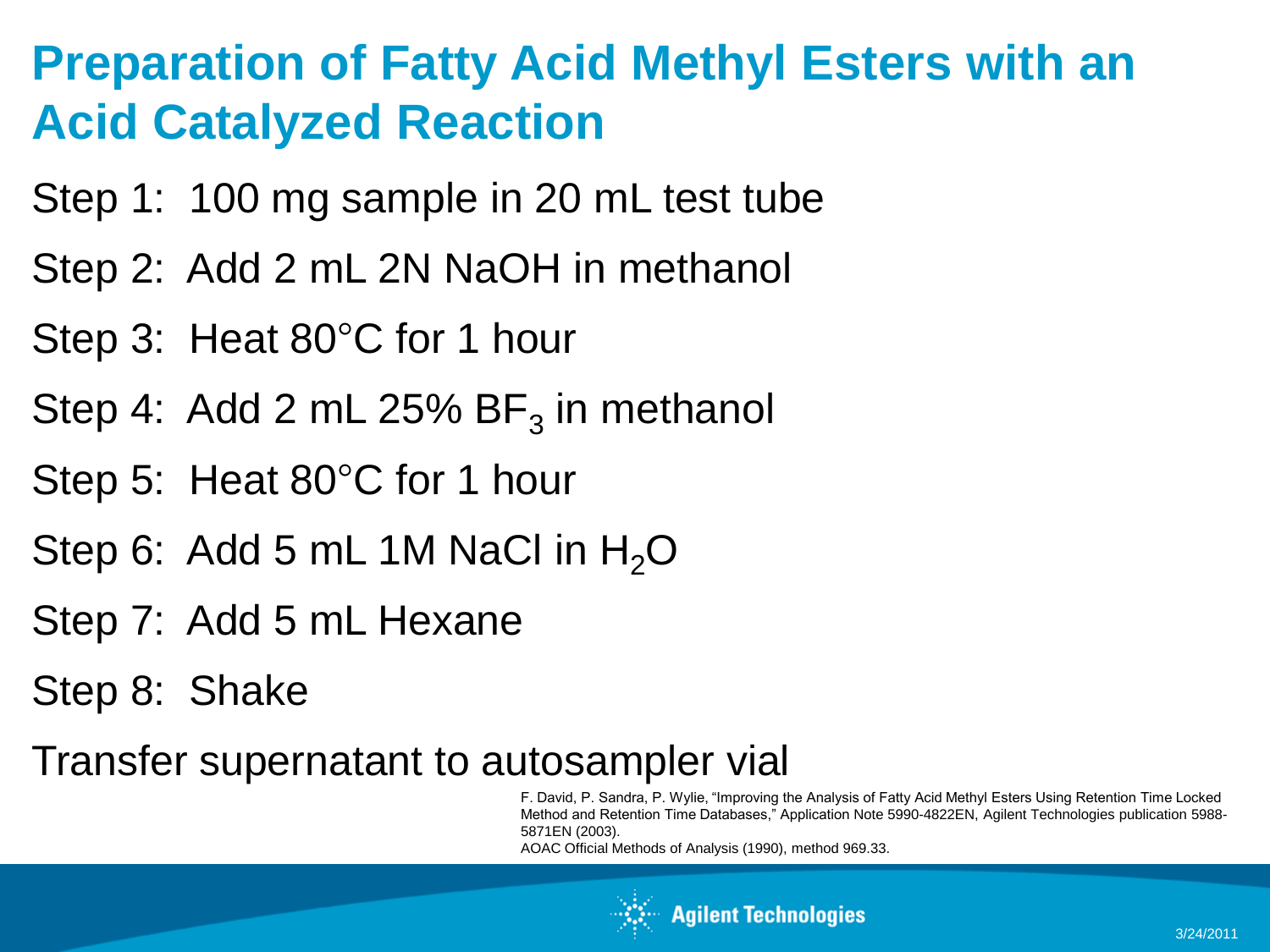#### **Preparation of Fatty Acid Methyl Esters with a Base Catalyzed Reaction**

- Step 1: 100 mg sample in 20 mL test tube
- Step 2: Dissolve in 10 mL hexane
- Step 3: Add 100 mL 2N KOH in methanol
- Step 4: Mix 30s
- Step 5: Centrifuge
- Transfer supernatant to autosampler vial

F. David, P. Sandra, P. Wylie, "Improving the Analysis of Fatty Acid Methyl Esters Using Retention Time Locked Method and Retention Time Databases," Application Note 5990-4822EN, Agilent Technologies publication 5988- 5871EN (2003).

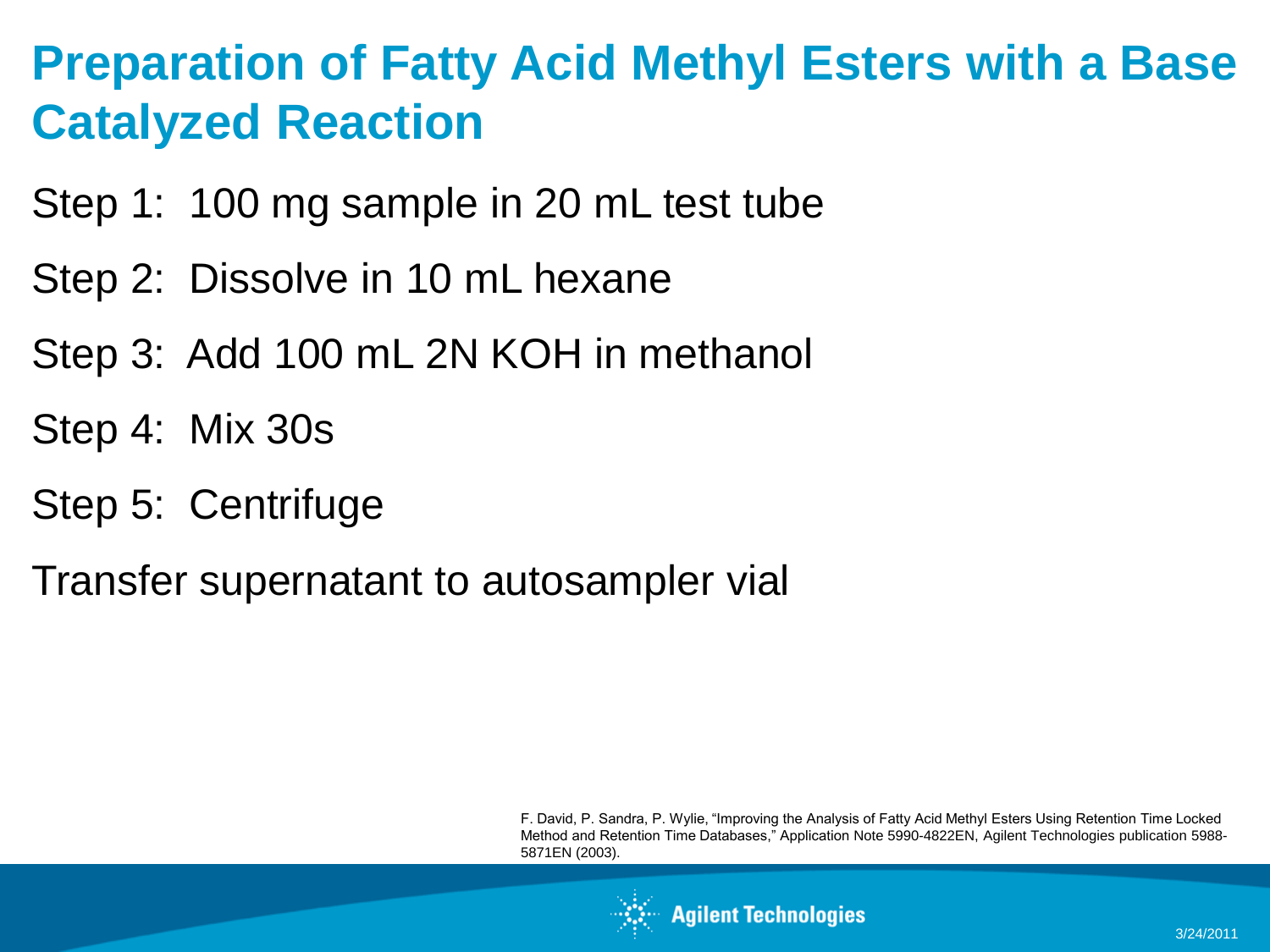## **Automated Procedures Can Simplify FAME Preparation**

- Tecan Freedom Evo
- Gerstal MPS PrepStation
- Agilent 7696 Sample Prep WorkBench
	- 2 syringe modules
	- 150 vial rack
	- Single vial vortex mixer
	- Single vial heater (80°C)
	- Individually heated (80°C) and cooled (5°C) racks
	- Sample tracking



R. Perkins, K. Summerhill, and J. Angove, *Chromatography Today*, Sept/Oct, 17-19 (2008). M. Athar Masood and N. Salem Jr., *Lipids*, **43**, 171-180 (2008).

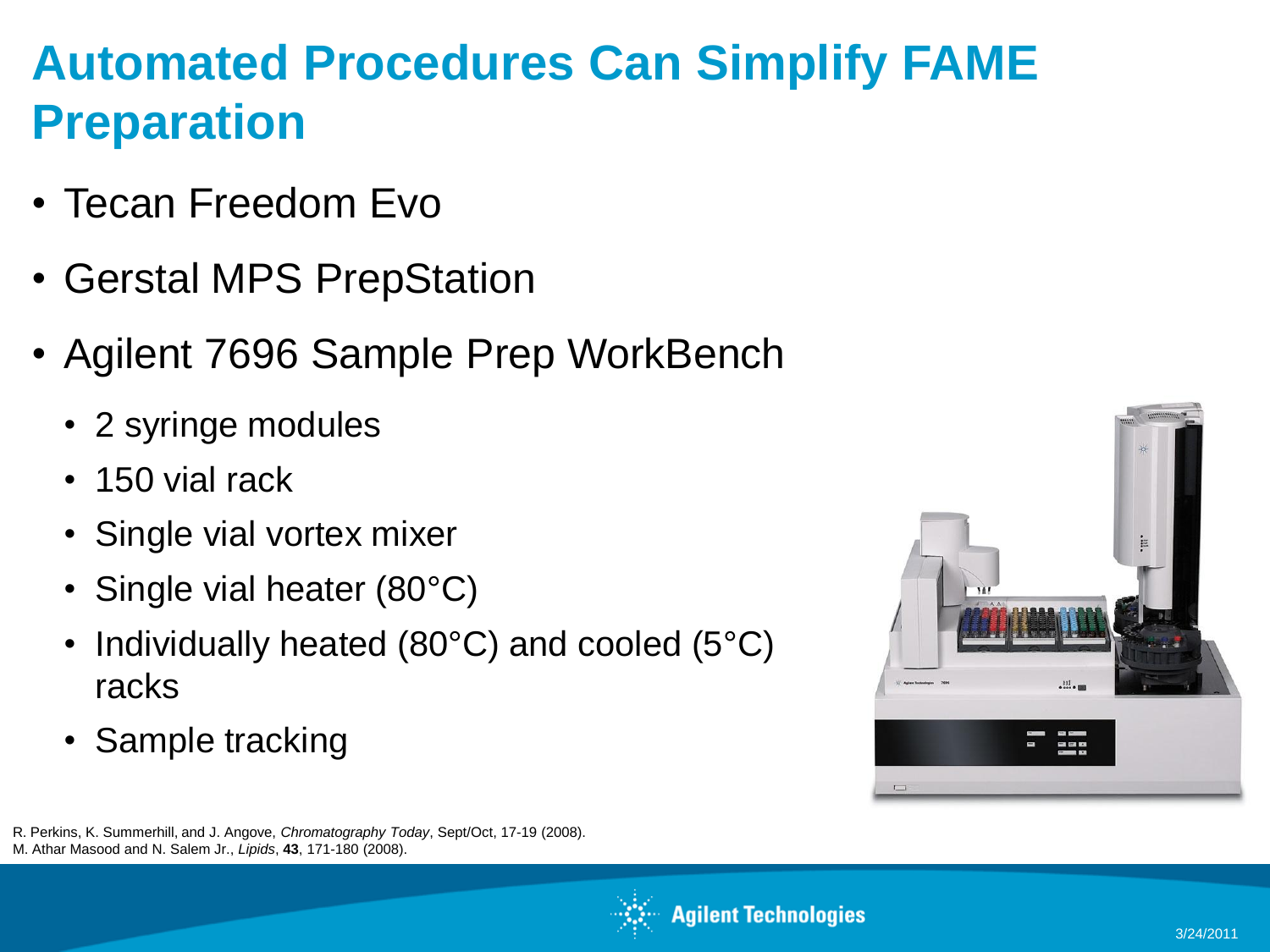## **Step-Wise Approach to Developing a Method for WorkBench**

- Make calibration curve standards
- Validate the automated method
	- Translate manual AOAC method to WorkBench appropriate volumes
	- Verify WorkBench method gives the same (or better) results as a manual method with a fatty acid standard
- Acid reaction
	- Canola oil sample
- Base reaction
	- Canola oil sample

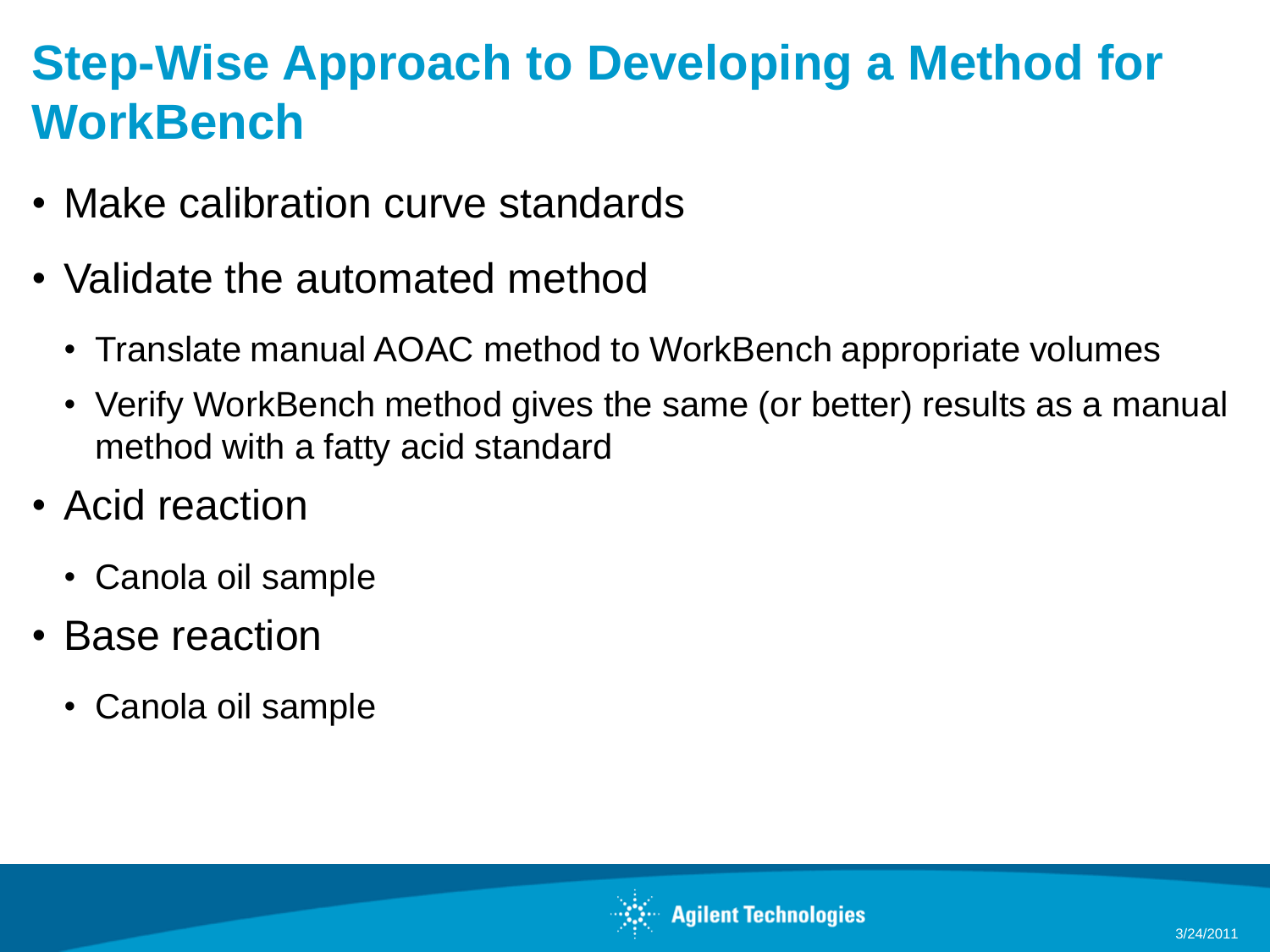## **Calibration Curve Standard Preparation Is Fast and Yields Excellent Results**

- Eight level calibration curve: 1 to 500 ppm
- Linear dilutions in ~100 μL of hexane
- Complete in 40 minutes
- Excellent linearity  $(R<sup>2</sup>=0.999)$



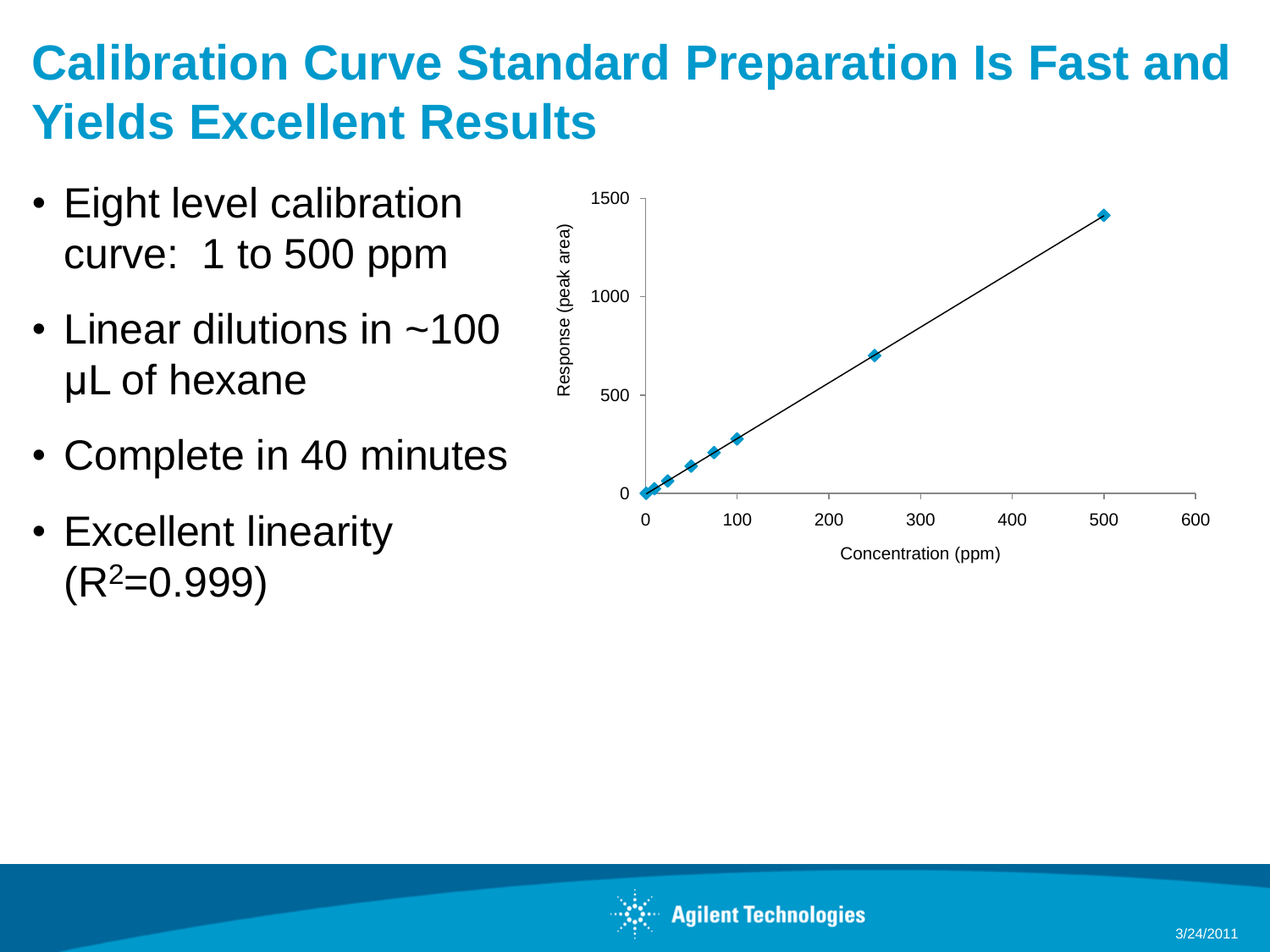## **Calibration Curve Standard Preparation Is Fast and Yields Excellent Results**

- Eight level calibration curve: 1 to 500 ppm
- Linear dilutions in ~100 μL of hexane
- Complete in 40 minutes
- Excellent linearity  $(R<sup>2</sup>=0.999)$



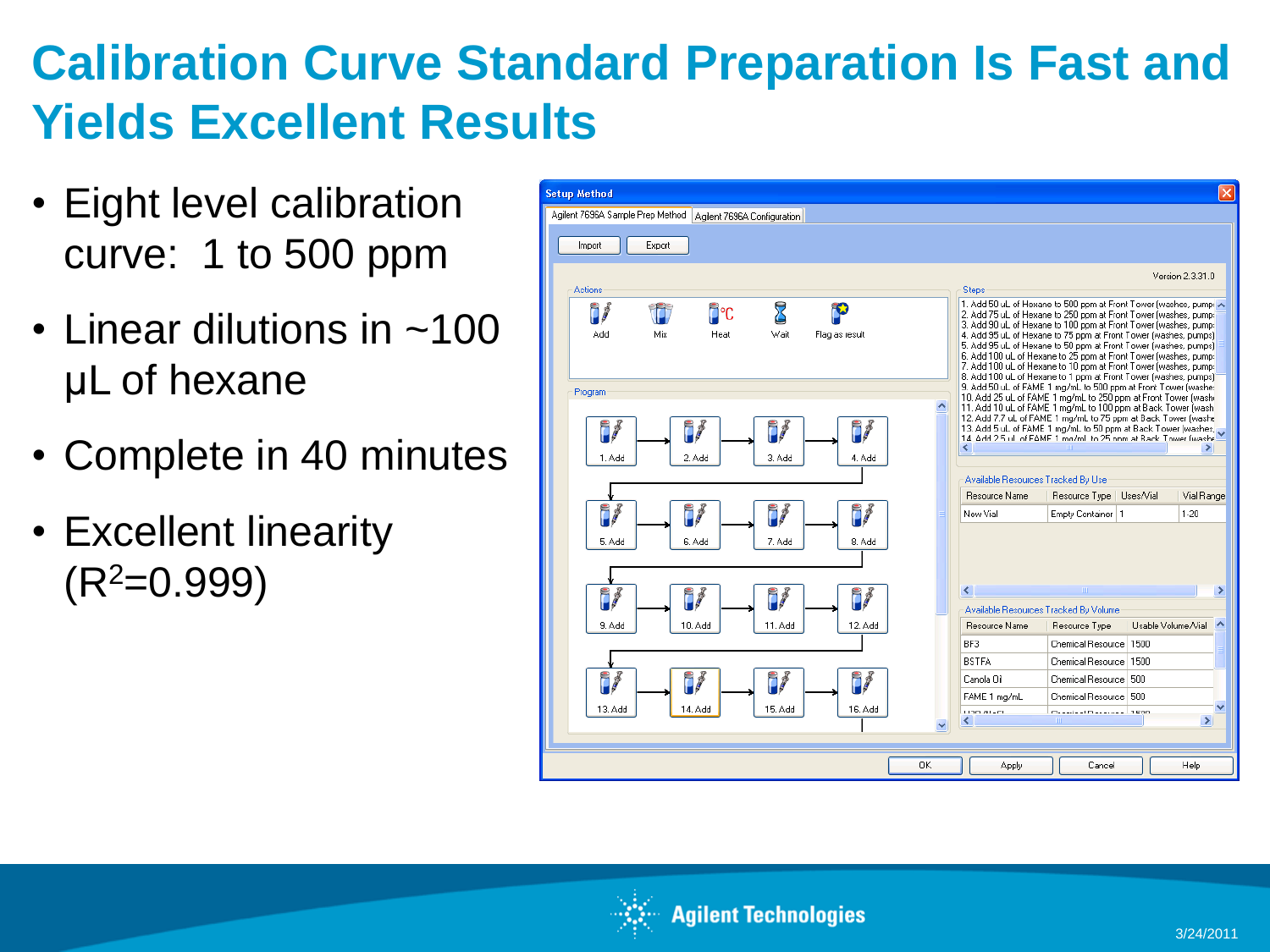#### **Translating the Acid Catalyzed FAME Preparation**

- Step 1: Add 10 μL sample
- Step 2: Add 10 μL internal standard
- Step 3: Add 40 μL 2N NaOH in methanol
- Step 4: Mix 30s
- Step 5: Add 80  $\mu$ L 14% BF<sub>3</sub> in methanol
- Step 6: Mix 30s
- Step 7: Heat at 65°C for 20 min
- Step 8: Cool 2 min
- Step 9: Add 100 μL 1M  $H<sub>2</sub>O/NaCl$
- Step 10: Add 100 μL hexane
- Step 11: Mix 20s
- Step 12: Transfer top 100 μL to a new vial

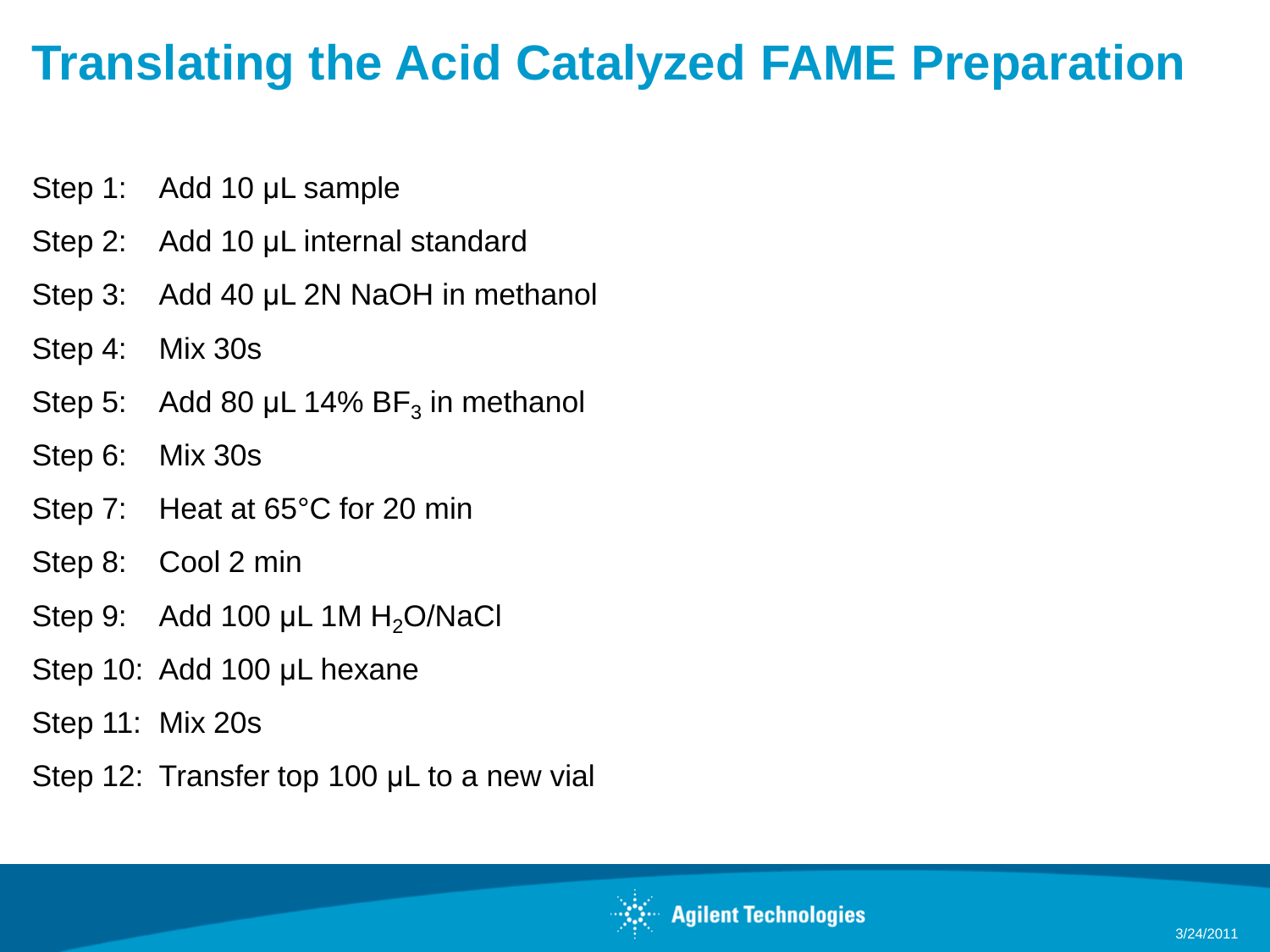#### **Translating the Acid Catalyzed FAME Preparation**



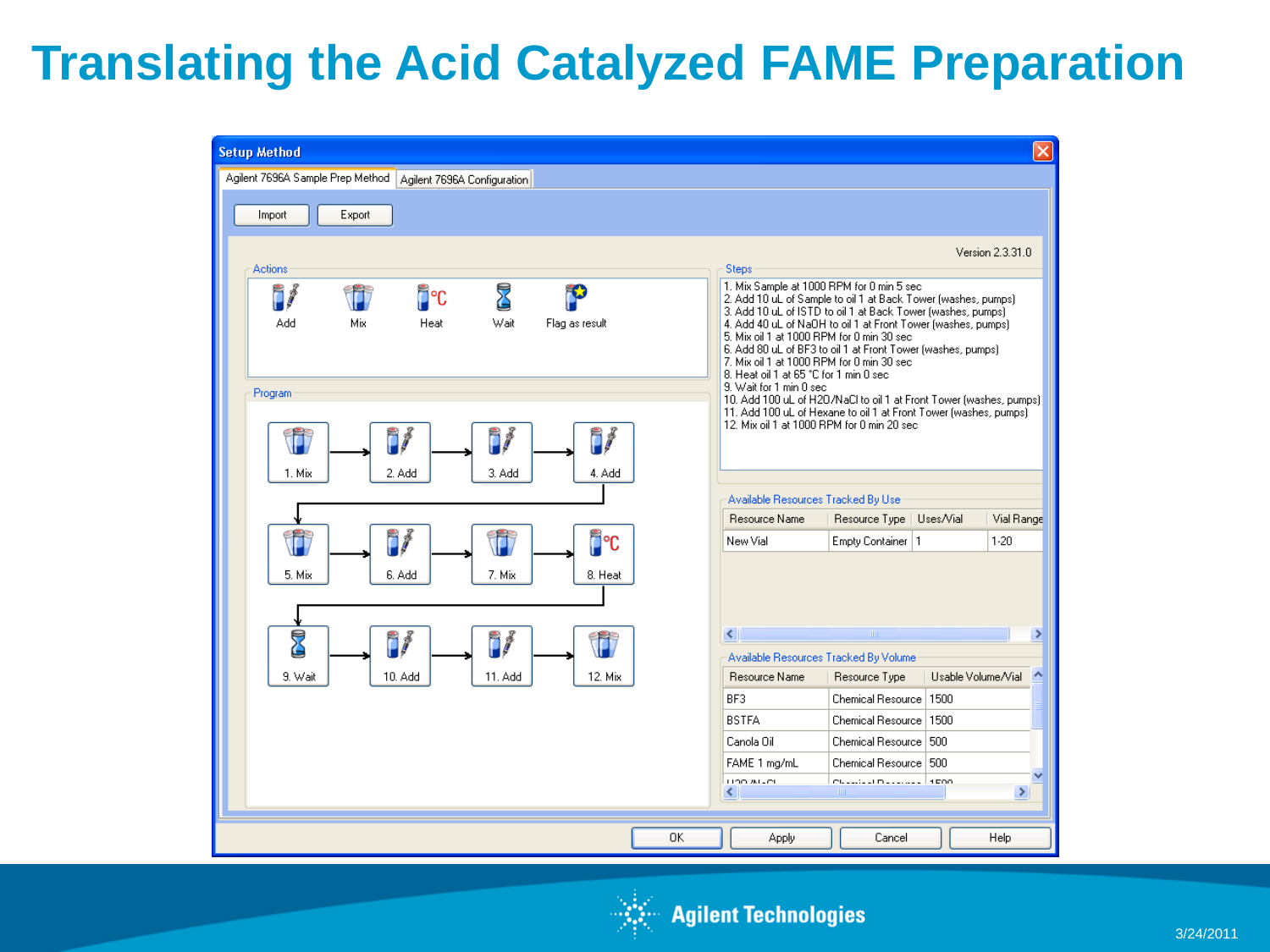## **WorkBench Method Validation with a Fatty Acid Standard**

- WorkBench made 5 samples per day for 3 days
	- Determine day to day reproducibility
	- Sample was a 1 mg/mL fatty acid standard
	- 1 mg/mL alkane internal standard
- For any given day, the RSD for 5 samples was <2% and recovery was 103%
- For the 15 samples made across 3 days, the average RSD was 1.2% and recovery was 103%

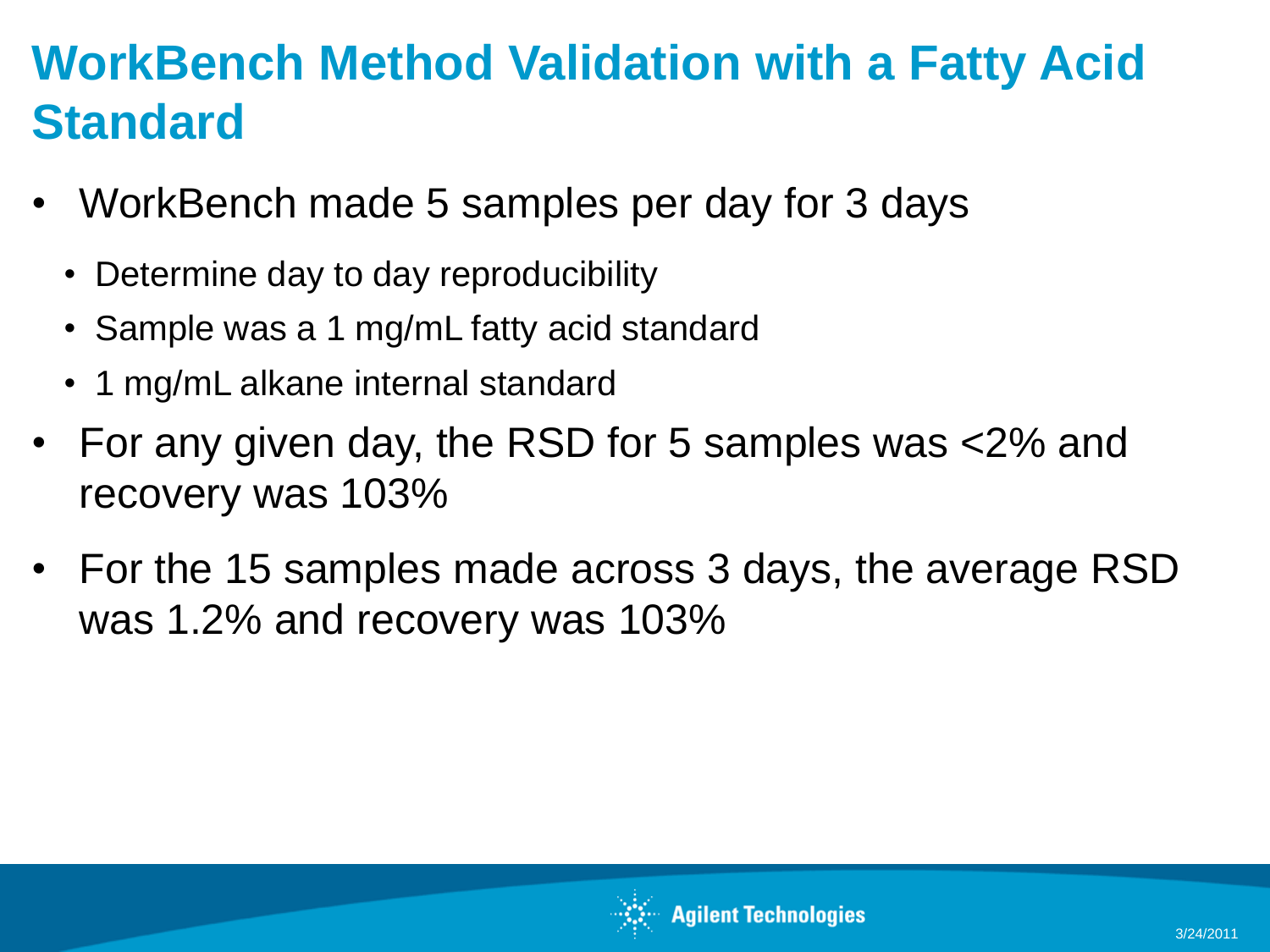## **Manually Prepared Samples Were Not as Reproducible**

- 5 samples made on 3 days alongside the WorkBench made samples
- For a given day, the average RSD was >4.5% with an average recovery of >110%
- For the 15 samples made over 3 days, the average RSD was 6.8% with an average recovery of 125%

• Conclusion: WorkBench made samples are as good as manually prepared samples

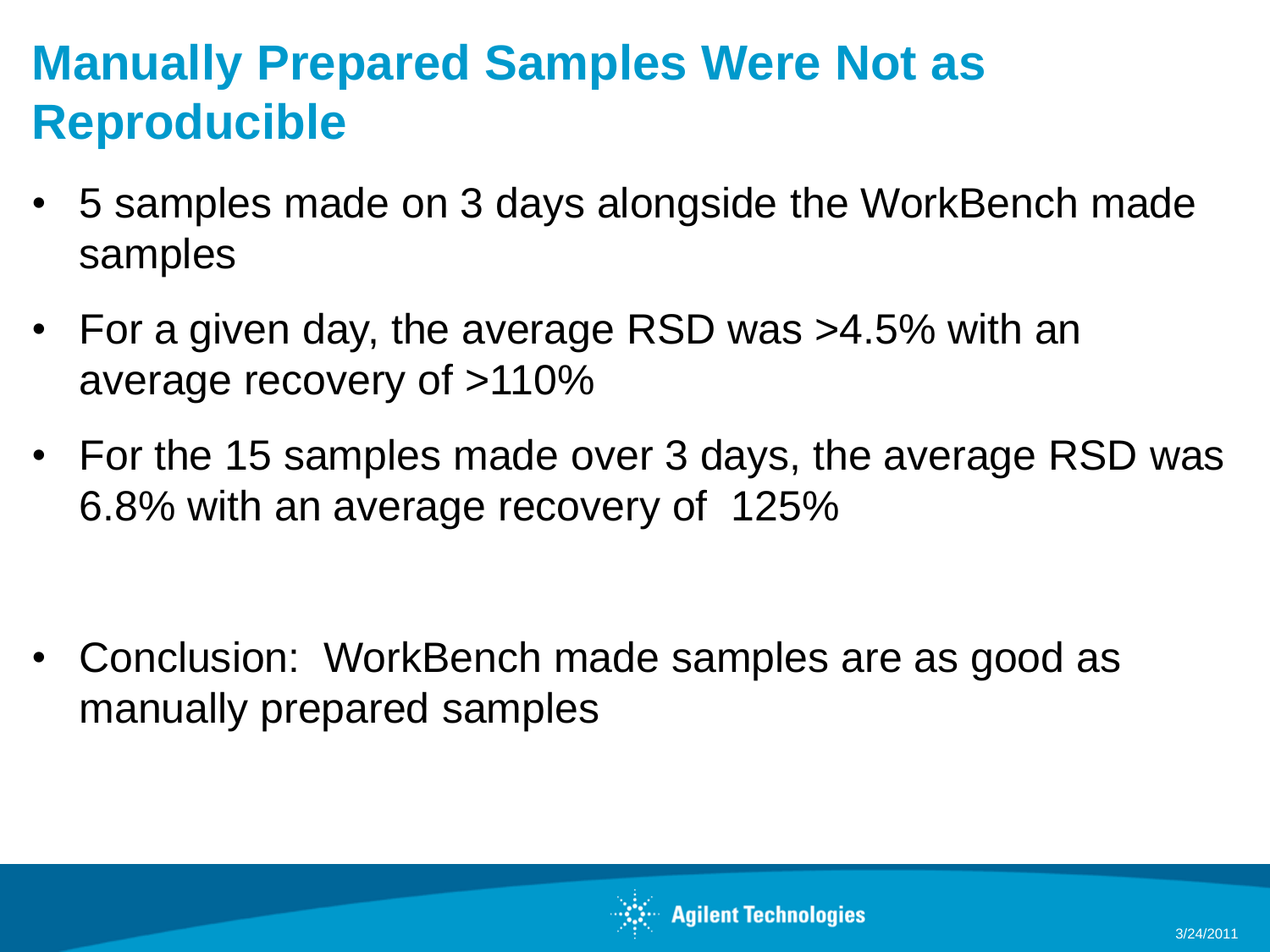## **Dispensing Reagents with WorkBench Is Reproducible and Accurate**

• Dispensing of the reagents was measured gravimetrically to determine the accuracy and precision of WorkBench as a liquid handling system

| <b>Dispensed Volume</b>      | <b>RSD</b> | <b>Accuracy</b> |
|------------------------------|------------|-----------------|
| 10 µL sample                 | 0.84%      | 10%             |
| 40 µL 2N NaOH in methanol    | 0.33       | 2.1%            |
| 100 µL 2N NaOH in methanol   | 0.48%      | 1.1%            |
| 80 µL 14% $BF_3$ in methanol | 0.30%      | 0.93%           |
| 100 µL 1M $H2$ O/NaCl        | 0.55%      | 1.0%            |
| 100 µL hexane                | 0.54%      | 1.9%            |
| 500 µL hexane                | 0.27%      | 0.30%           |

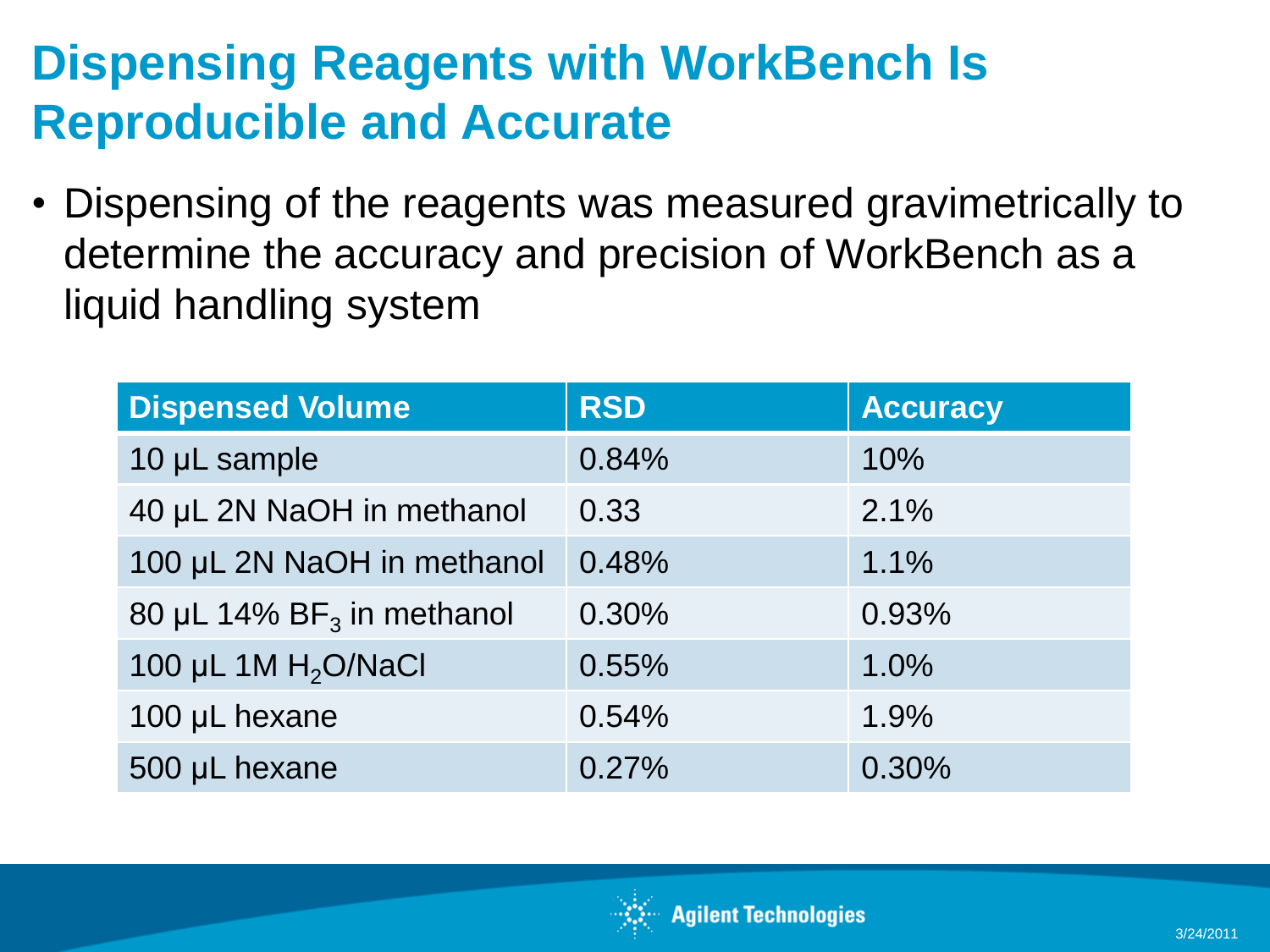# **WorkBench Prepared Samples – Acid Prep**

| <b>Analyte</b>     | <b>Amount (ppm)</b> | <b>RSD (%)</b> | Recovery (%)             |
|--------------------|---------------------|----------------|--------------------------|
| Methyl laurate     | 51                  | $\blacksquare$ | 97                       |
| Methyl palmitate   | 1500                | 0.78           | $\overline{\phantom{0}}$ |
| Methyl stearate    | 307                 | 0.93           |                          |
| Methyl eicosanoate | 227                 | 1.1            |                          |
| Methyl behenate    | 112                 | 0.86           |                          |

- 11 samples prepared across 2 days
- Sample was mixture of the initial oil sample and a lauric acid standard
- RSD was calculated using methyl laurate as the internal standard
	- Average RSD=0.92%
	- Using an internal standard takes dilution inaccuracy into account
	- Using an external standard, the RSD was 4.0%

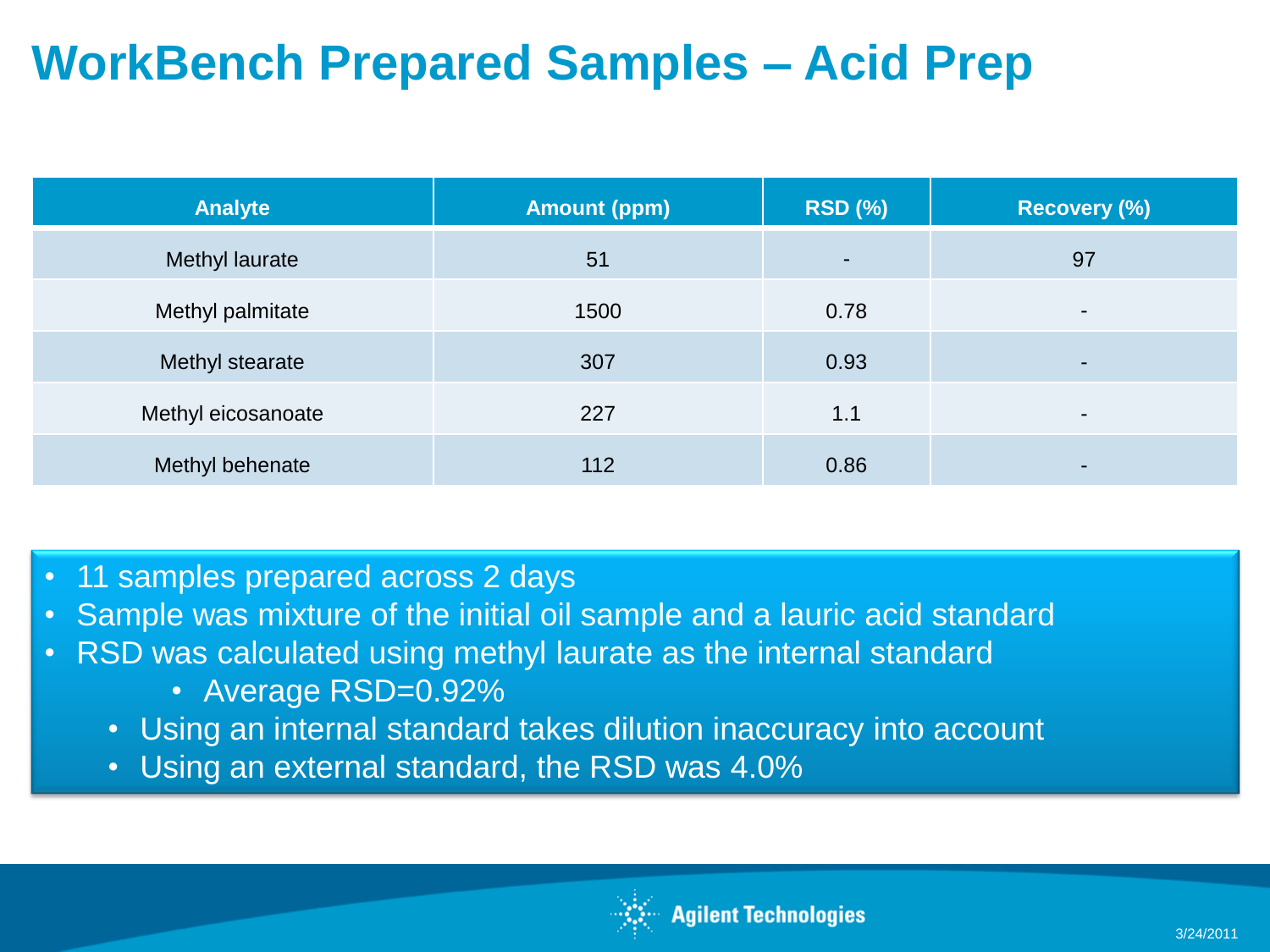## **Base Catalyzed Preparation**

- Step 1: Add 10 µL sample
- Step 2: Add 500 μL hexane
- Step 3: Mix 30s
- Step 5: Add 100 μL 2N NaOH in methanol
- Step 6: Mix 60s
- Step 7: Transfer top 100 µL to a new vial

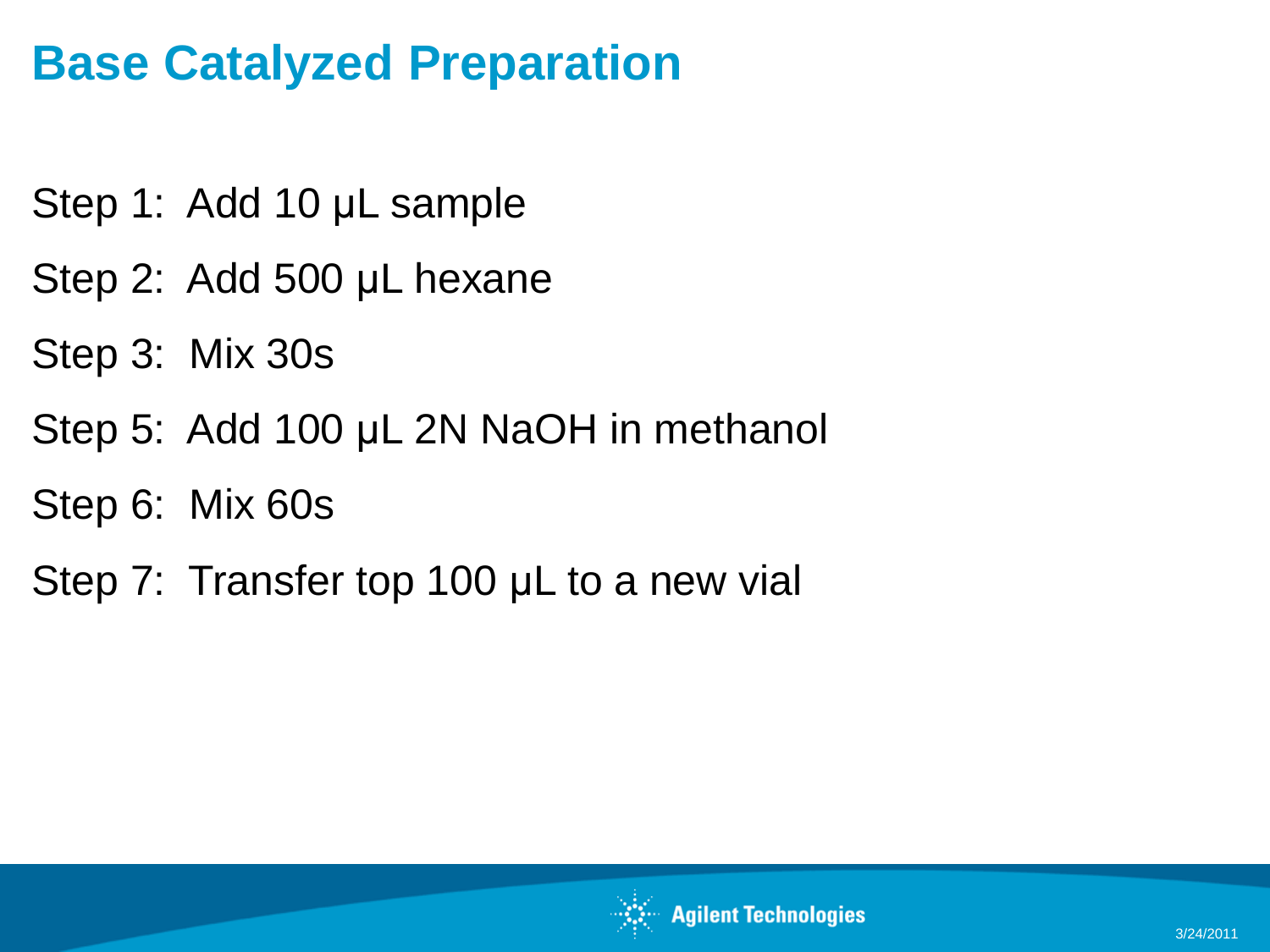#### **Base Catalyzed Preparation**

| <b>Setup Method</b>                                                       |                                                                                                                                                                                                                                                                                                                                                     |
|---------------------------------------------------------------------------|-----------------------------------------------------------------------------------------------------------------------------------------------------------------------------------------------------------------------------------------------------------------------------------------------------------------------------------------------------|
| Agilent 7696A Sample Prep Method   Agilent 7696A Configuration            |                                                                                                                                                                                                                                                                                                                                                     |
| Export<br>Import                                                          |                                                                                                                                                                                                                                                                                                                                                     |
|                                                                           | Version 2.3.31.0                                                                                                                                                                                                                                                                                                                                    |
| Actions<br>Z<br>i/<br>D°⊡<br>Wait<br>Add<br>Mix<br>Heat<br>Flag as result | Steps<br>1. Mix Sample at 1000 RPM for 0 min 10 sec<br>2. Add 10 uL of Sample to oil 1 at Back Tower (washes, pumps)<br>3. Add 500 uL of Hexane to oil 1 at Front Tower (washes, pumps).<br>4. Mix oil 1 at 1000 RPM for 0 min 30 sec<br>5. Add 100 uL of NaOH to oil 1 at Front Tower (washes, pumps).<br>6. Mix oil 1 at 1000 RPM for 1 min 0 sec |
| Program                                                                   |                                                                                                                                                                                                                                                                                                                                                     |
| f<br>f<br>2. Add<br>3. Add<br>4. Mix.<br>1. Mix                           |                                                                                                                                                                                                                                                                                                                                                     |
|                                                                           | Available Resources Tracked By Use                                                                                                                                                                                                                                                                                                                  |
|                                                                           | Resource Name<br>Vial Range<br>Resource Type  <br>Uses/Vial                                                                                                                                                                                                                                                                                         |
| Î<br>i<br>5. Add<br>6. Mix                                                | $1 - 20$<br>New Vial<br>Empty Container   1                                                                                                                                                                                                                                                                                                         |
|                                                                           |                                                                                                                                                                                                                                                                                                                                                     |
|                                                                           | $\leq$<br>$\rm IIII$                                                                                                                                                                                                                                                                                                                                |
|                                                                           | Available Resources Tracked By Volume                                                                                                                                                                                                                                                                                                               |
|                                                                           | Resource Name<br>Usable Volume/Vial<br>Resource Type                                                                                                                                                                                                                                                                                                |
|                                                                           | BF3<br>Chemical Resource   1500<br><b>BSTFA</b><br>Chemical Resource   1500                                                                                                                                                                                                                                                                         |
|                                                                           | Canola Oil<br>Chemical Resource   500                                                                                                                                                                                                                                                                                                               |
|                                                                           | Chemical Resource 500<br>FAME 1 mg/mL                                                                                                                                                                                                                                                                                                               |
|                                                                           | Customer Description of Alberta<br>LIOD ALLOL<br>$\mathbf{m}$<br>×.<br>≺                                                                                                                                                                                                                                                                            |
|                                                                           |                                                                                                                                                                                                                                                                                                                                                     |
| <b>OK</b>                                                                 | Cancel<br>Help<br><b>Apply</b>                                                                                                                                                                                                                                                                                                                      |

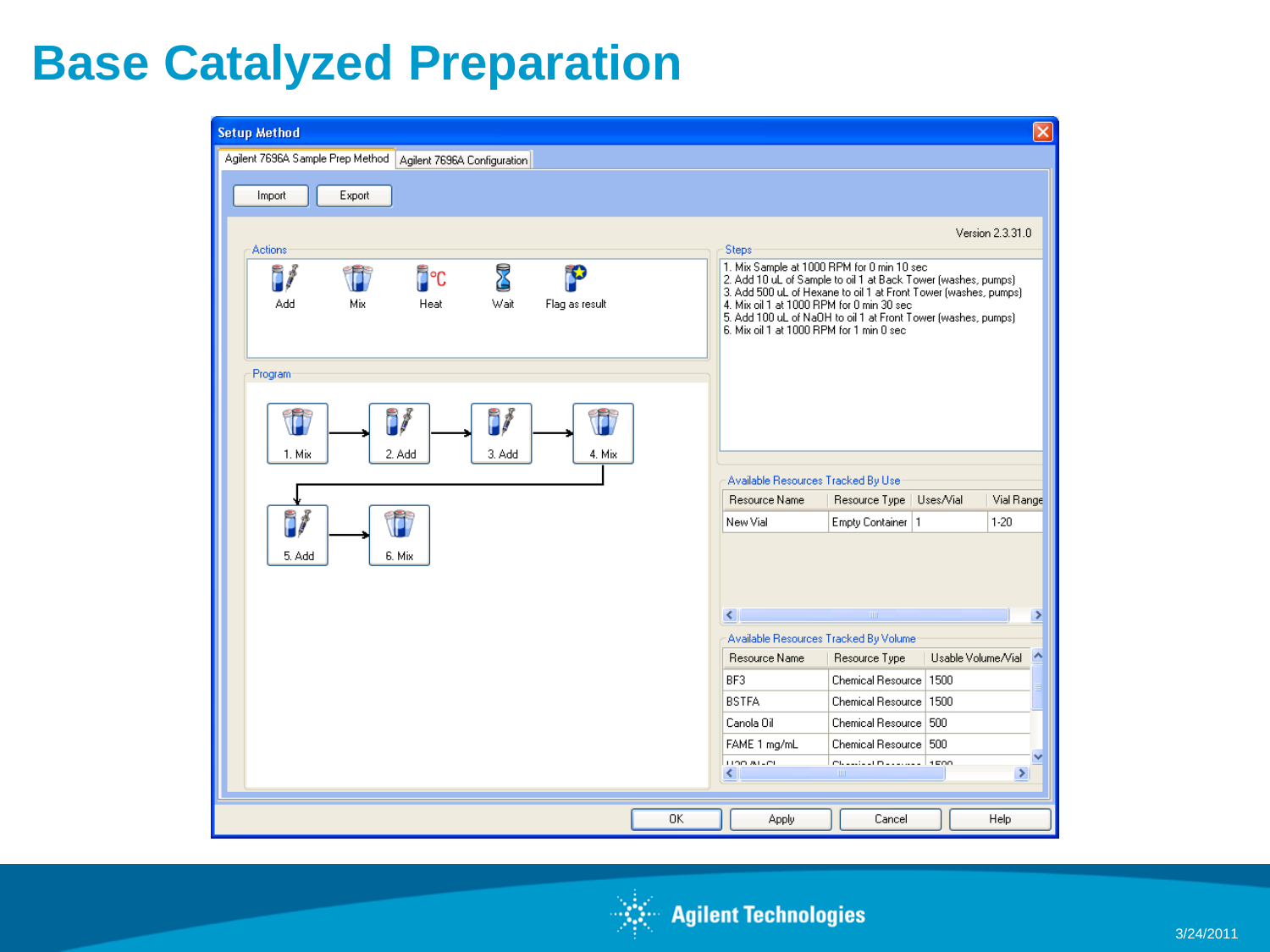## **WorkBench Prepared Samples – Base Prep**

| <b>Analyte</b>     | <b>Amount (ppm)</b> | <b>RSD (%)</b> | <b>Recovery (%)</b>      |
|--------------------|---------------------|----------------|--------------------------|
| Hexadecane         | 9.7                 | ٠              | 99                       |
| Methyl palmitate   | 313                 | 2.7            | $\blacksquare$           |
| Methyl stearate    | 50                  | 4.9            | $\sim$                   |
| Methyl eicosanoate | 41                  | 2.2            | $\overline{\phantom{0}}$ |
| Methyl behenate    | 18                  | 2.8            | $\overline{\phantom{0}}$ |

- 10 samples prepared in 1 day
- Sample was mixture of the initial oil sample and an alkane standard
	- The base catalyzed reaction does not esterify free fatty acids
- RSD was calculated using hexadecane as the internal standard
	- Average RSD=3.2%
	- Using an external standard, the RSD was 4.5%

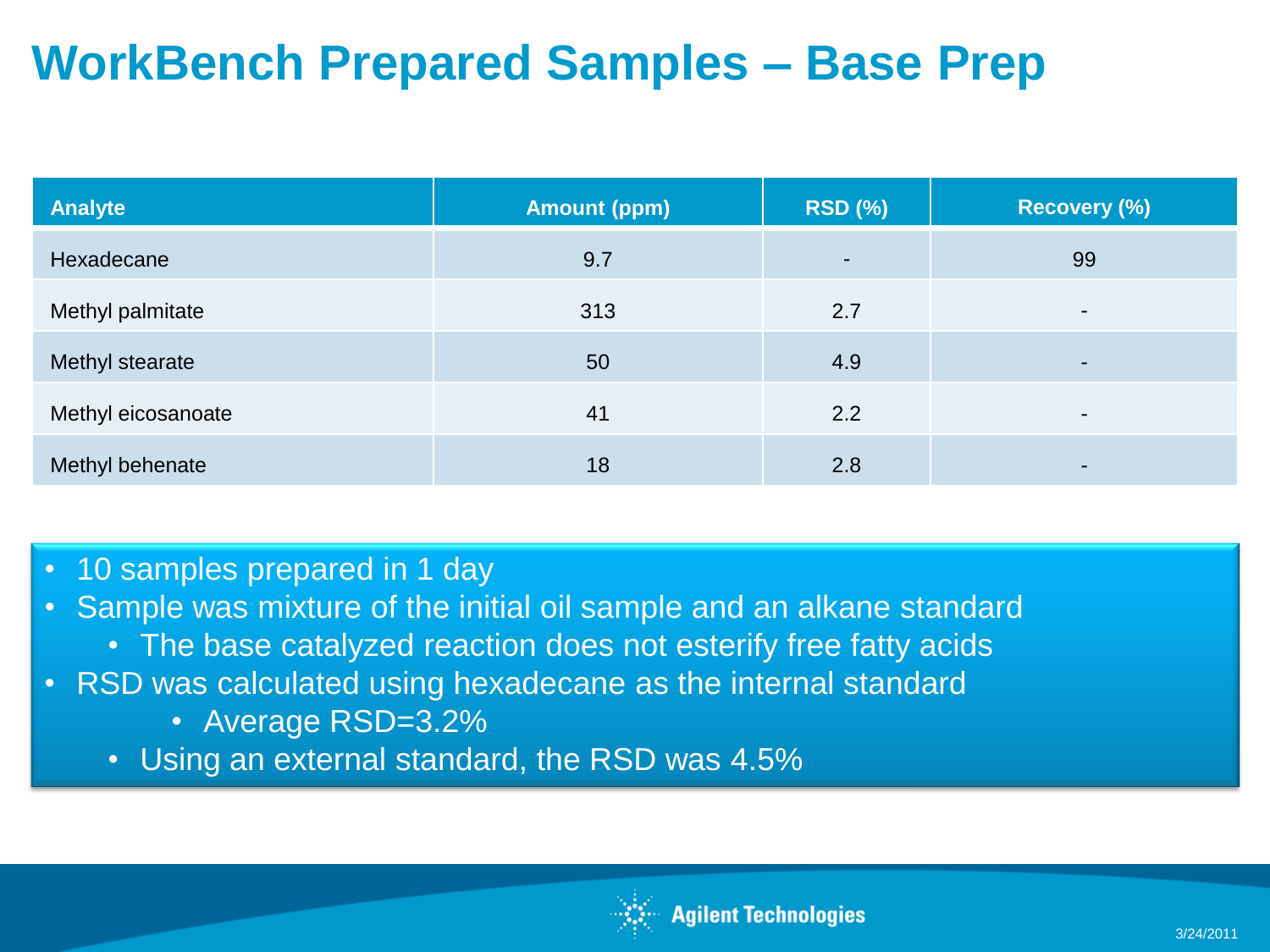#### **Conclusions**

- FAME preparations can be easily translated to an automated system
	- Method development on WorkBench enabled a shorter reaction time
- Samples prepared with WorkBench are more reproducible than those prepared manually
- WorkBench can prepare FAMEs via acid or base catalyzed reactions
	- Acid catalyzed reactions result in an average RSD <1% with 97% recovery
	- Base catalyzed reactions result in an average RSD 3% with 99% recovery

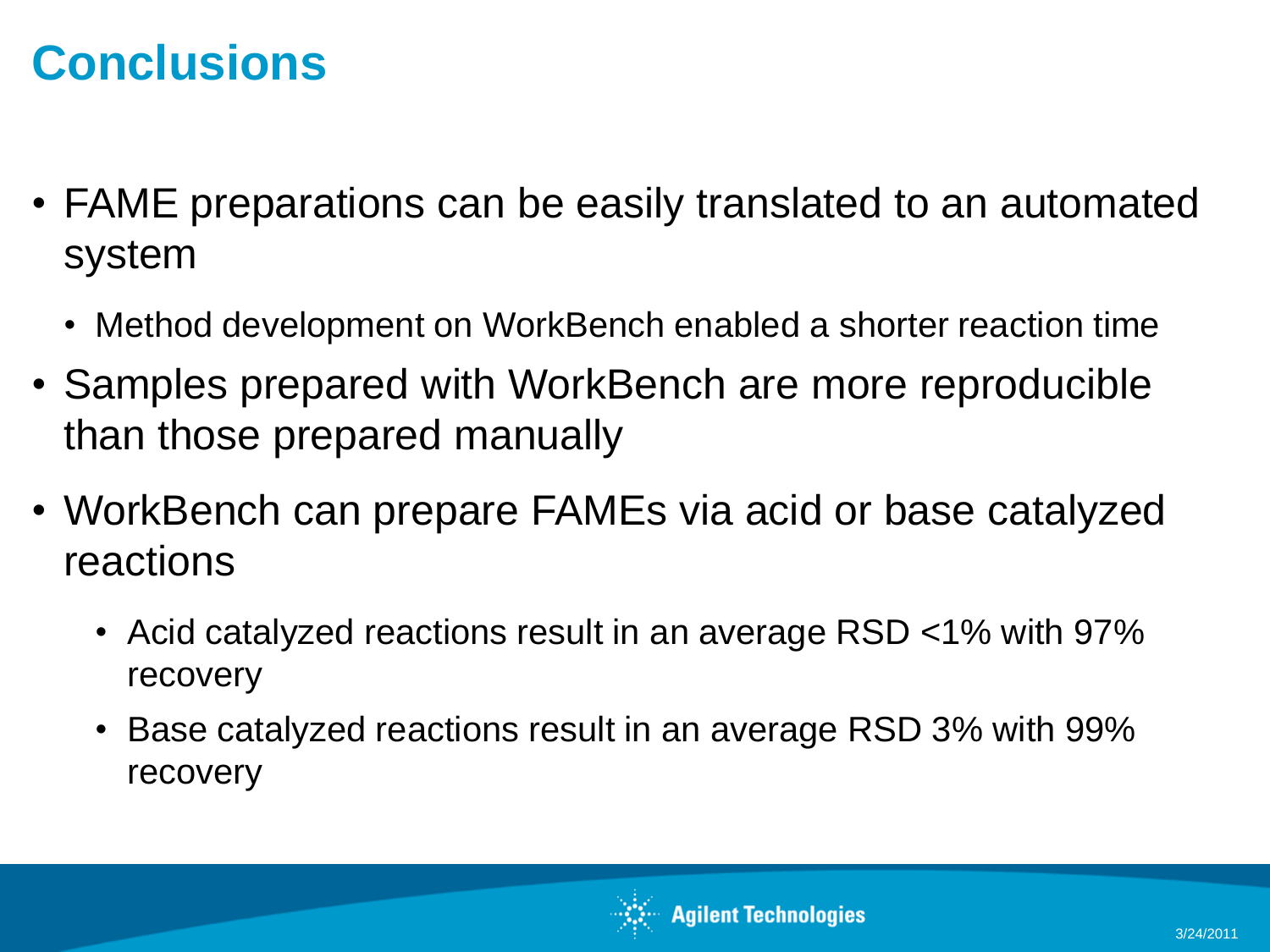#### **Conclusions**

- Preparing oil samples with WorkBench reduces the volume of reagents needed
	- Acid catalyzed reaction was reduced ~50-fold
	- Base catalyzed reaction was reduced ~10-fold
- Operator exposure is reduced
	- Reagents and samples are in capped vials
- Automated preps frees the operator to work on other tasks beyond sample preparation